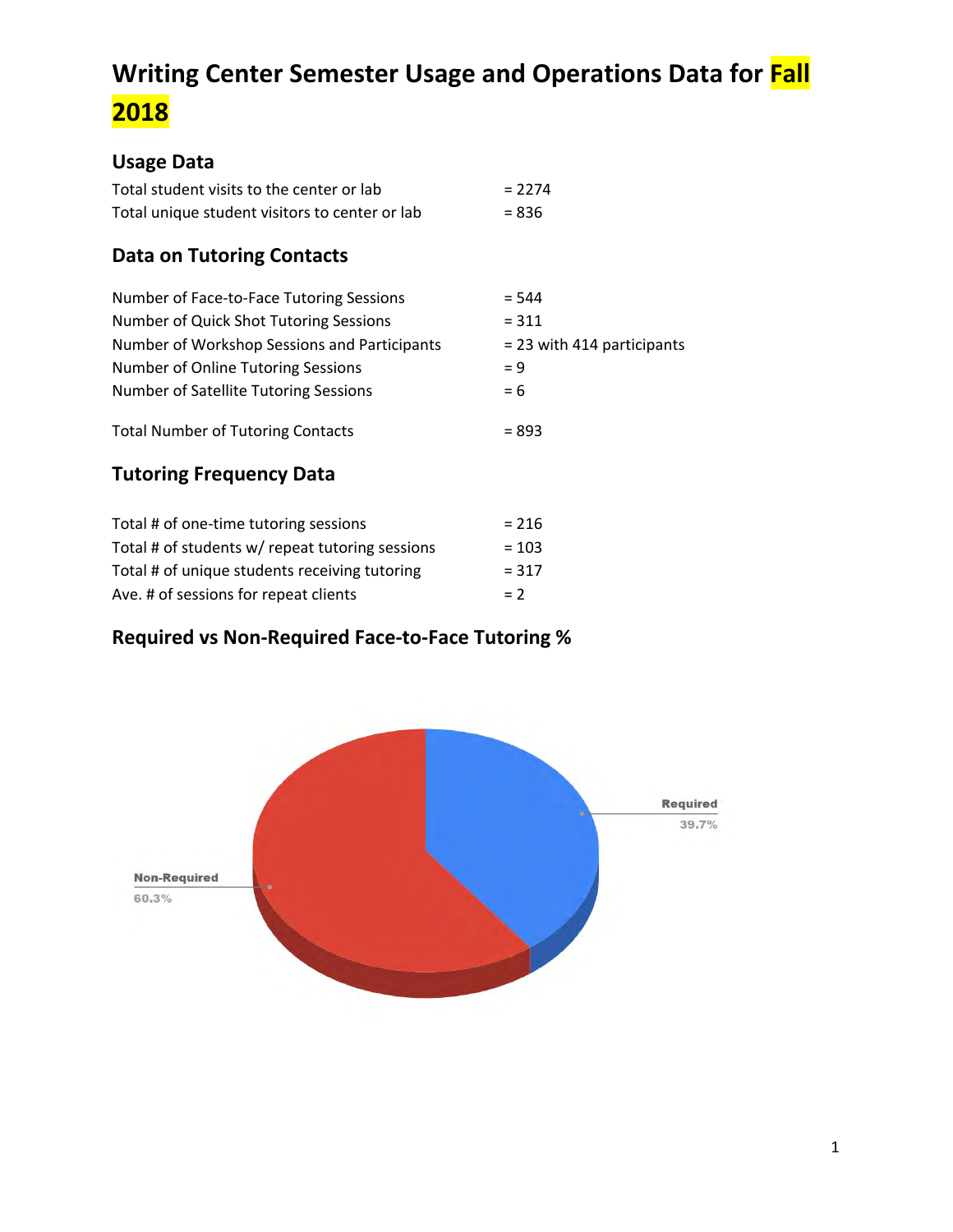# **Type of Session %**



Who do we tutor? (Type of client, e.g. student, community member, faculty, etc...)

| Student         | $= 518$ |
|-----------------|---------|
| <b>Staff</b>    | $= 11$  |
| Faculty         | $=$ 3   |
| Community       | $= 5$   |
| Scholarship app | $=$ 3   |
| Other           | $= 4$   |
|                 |         |

#### **Tutor Sessions by Discipline**

| <b>ENGL students %</b> | $= 67\%$ |
|------------------------|----------|
| Other Disciplines %    | $= 33%$  |

| <b>Discipline</b>                | # of<br><b>Sessions</b> |
|----------------------------------|-------------------------|
| Art                              |                         |
| Biology                          |                         |
| Communications                   |                         |
| Computing                        |                         |
| <b>Drug Addiction Counseling</b> |                         |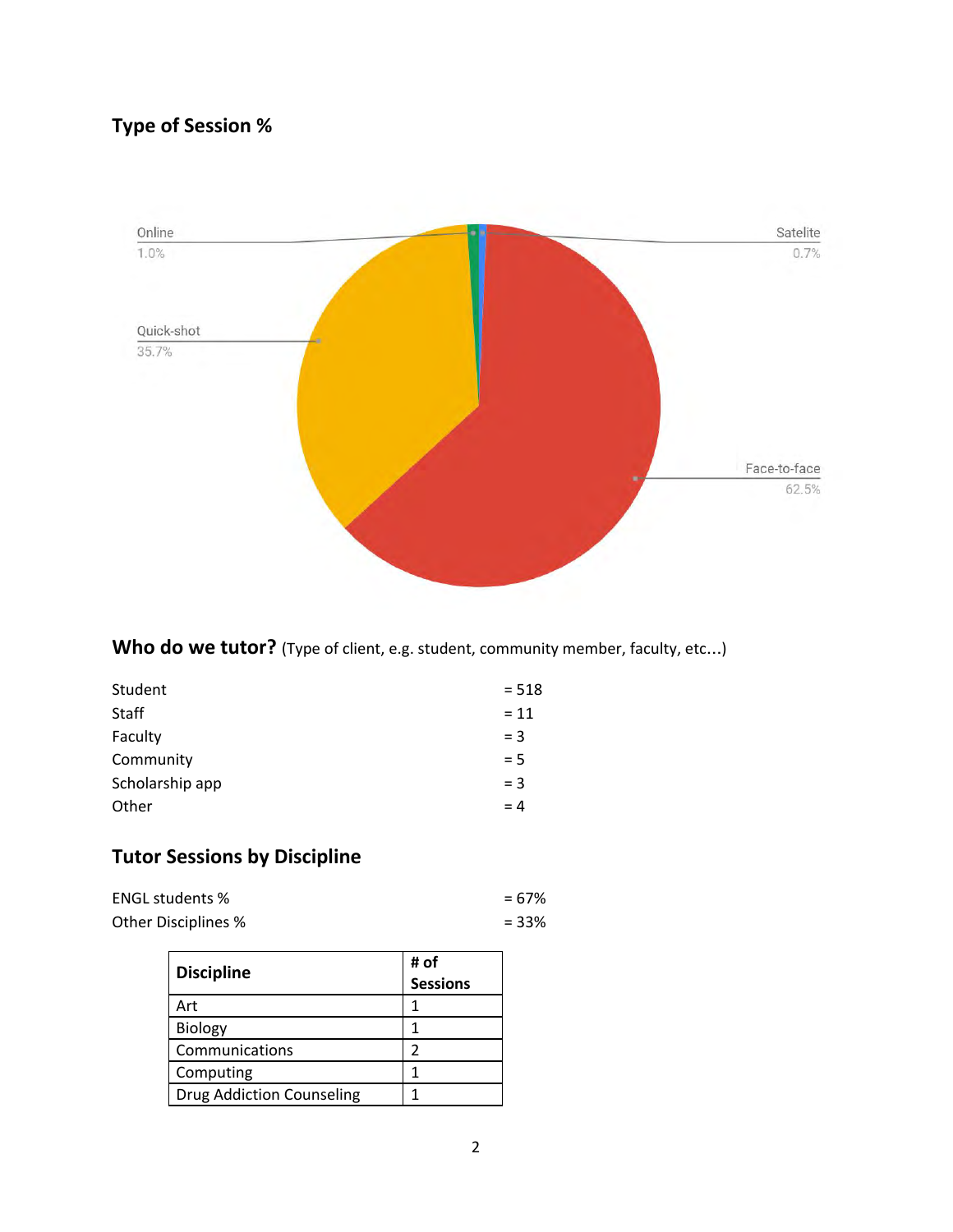# **Majors of Writers we tutor:**

|                             | # of    |
|-----------------------------|---------|
| Major                       | Writers |
| Teaching                    | 1       |
| Accounting                  | 4       |
| <b>Addiction Counseling</b> | 4       |
| Anthropology                | 1       |
| Architecture                | 7       |
| Art                         | 3       |
| ASL                         | 3       |
| <b>Business</b>             | 1       |
| Biology                     | 25      |
| Bio - pre-nursing           | 7       |
| <b>Business</b>             | 39      |
| Chemistry                   | 4       |
| <b>Child Development</b>    | 2       |
| Civil Engineering           | 1       |
| Communications              | 3       |
| <b>Computer Science</b>     | 13      |
| <b>Criminal Justice</b>     | 10      |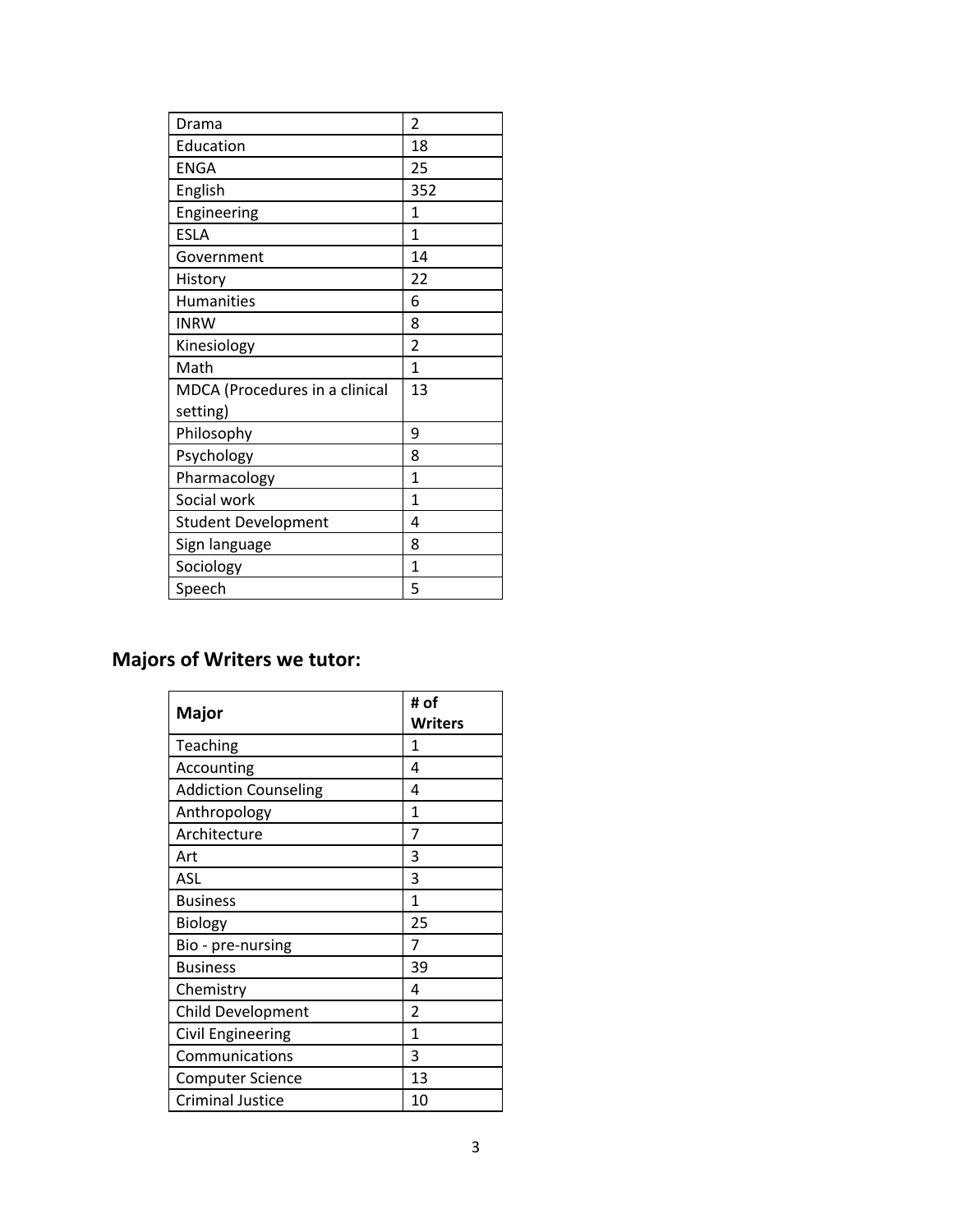| <b>Cyber Security</b>         | 3                       |
|-------------------------------|-------------------------|
| <b>Dental Assisting</b>       | 7                       |
| Drama                         | 4                       |
| Early Childhood Development   | 2                       |
| Education                     | 6                       |
| <b>Electrical Engineering</b> | $\mathbf{1}$            |
| Engineering                   | 11                      |
| English                       | 11                      |
| <b>Environmental Science</b>  | 2                       |
| Science                       | 5                       |
| History                       | 4                       |
| <b>Human Services</b>         | $\mathbf{1}$            |
| <b>HVAC</b>                   | 2                       |
| <b>International Studies</b>  | 3                       |
| Interpreting                  | 3                       |
| Journalism                    | $\overline{2}$          |
| Kinesiology                   | 15                      |
| <b>LCDC</b>                   | 2                       |
| Legal Studies                 | 4                       |
| <b>Liberal Arts</b>           | 10                      |
| Marketing                     | 2                       |
| <b>Mechanical Engineering</b> | $\mathbf{1}$            |
| <b>Medical Assisting</b>      | 15                      |
| <b>Mortuary Science</b>       | $\overline{1}$          |
| Music                         | 6                       |
| N/A                           | 6                       |
| Nursing                       | 70                      |
| Pharmacy                      | 3                       |
| Physical Therapy              | $\overline{2}$          |
| Pre-nursing                   | 8                       |
| Psychology                    | 11                      |
| Physical Therapy              | $\mathbf 1$             |
| <b>Public Administration</b>  | 1                       |
| <b>RTF</b>                    | 2                       |
| Science                       | $\overline{2}$          |
| Sign Language Interpreting    | $\mathbf{1}$            |
| Social Work                   | 10                      |
| Sociology                     | 2                       |
| Software Engineer             | $\overline{\mathbf{c}}$ |
| Speech                        | $\overline{2}$          |
| <b>Teaching</b>               | 6                       |
| Theater                       | 1                       |
| Undecided                     | 3                       |
| Unknown                       | 120                     |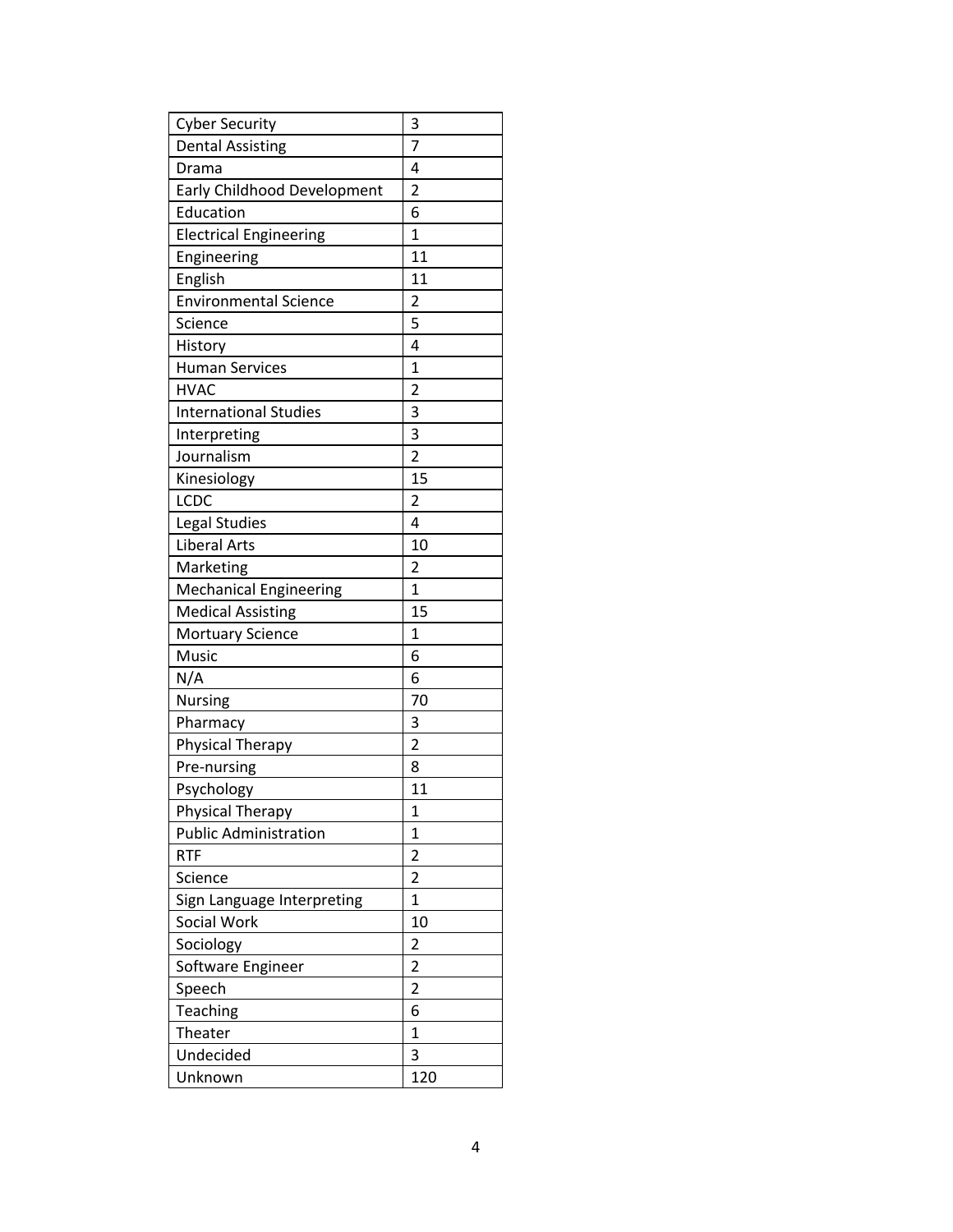#### **Tutor Session Feedback from Students**

Scale:  $1 = not helpful to 5 = very helpful$ 

- $-1 = 1$
- $-2 = 3$
- $\bullet$  3 = 45
- $\bullet$  4 = 58
- $5 = 467$

(85% rated very helpful, and 96% rated at least helpful)

#### **Orientations**

| Number of Student Orientations        |         | $= 9$ |
|---------------------------------------|---------|-------|
| Estimated Number of Students Oriented | $= 176$ |       |

#### **CRLA Tutor Training Information**

| Certified Tutors Level 1 Trained | $=$ 3 |
|----------------------------------|-------|
| Certified Tutors Level 2 Trained | $= 1$ |
| Certified Tutors Level 3 Trained | $= 0$ |

Names: Cindy Alvarez (Lvl. 1), Rick Saldaña (Lvl. 1), Sandra Gonzales (Lvl. 1), Raul Martinez (Lvl. 2)

#### **Writing Center Staff Information**

| <b>Number of Academic Specialists</b>   | $= 1$  |
|-----------------------------------------|--------|
| Number of Hourly Tutors                 | $= 8$  |
| Number of Work Study Tutors             | $= 1$  |
| Number of Work-Study Tutors in Training | $= 2$  |
| Number of QEP Tutors                    | $= 2$  |
| Number of QEP Front Desk Assistants     | $= 1$  |
|                                         |        |
| Total number of staff for term          | $= 15$ |

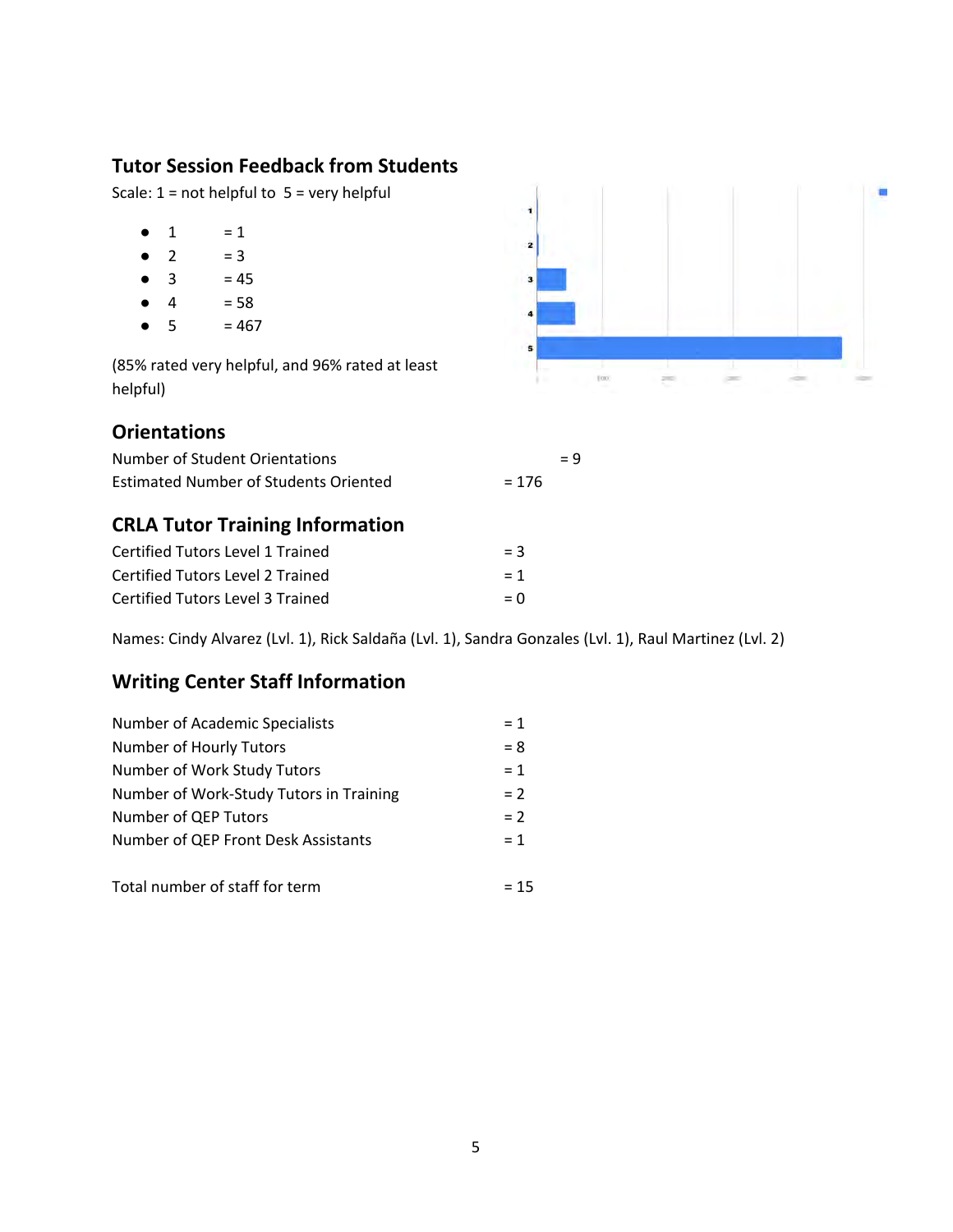# **Names of Writing Center Staff and Tutoring Level for Fall 2018**

| Name                     | <b>Status</b>                 | <b>CRLA Level</b> |
|--------------------------|-------------------------------|-------------------|
| <b>Raul Martinez</b>     | <b>Hourly Tutor</b>           | Lvl.2             |
| Maria Chavez             | <b>Hourly Tutor</b>           | Lvl. $3+$         |
| <b>Crystal Escobales</b> | <b>Hourly Tutor</b>           | Lvl. $3+$         |
| AJ Arellano              | <b>Hourly Tutor</b>           | Lvl. $3+$         |
| Sam Lerma                | <b>Hourly Tutor</b>           | Lvl. $3+$         |
| Rick Saldaña             | Hourly, QEP Tutor             | Lvl.1             |
| <b>Cindy Alvarez</b>     | Hourly, QEP Tutor             | Lvl.1             |
| Linda Aguilar            | Work-Study, Tutor in Training | N/A               |
| <b>Cristal Mendez</b>    | <b>Hourly Tutor</b>           | Lvl. $3+$         |
| Carlos Lopez             | Academic Program Specialist   | Lvl. $3+$         |
| Drake Johnson            | Work-Study Tutor              | Lvl.1             |
| Lorry Henderson          | Work-Study Tutor in Training  | N/A               |
| Diedre Sequeira          | <b>Hourly Tutor</b>           | Lvl.2             |
| Joseph Garcia            | Work-Study Tutor in Training  | N/A               |
| <b>Juliet Trevino</b>    | <b>Hourly Tutor</b>           | Lvl. $3+$         |